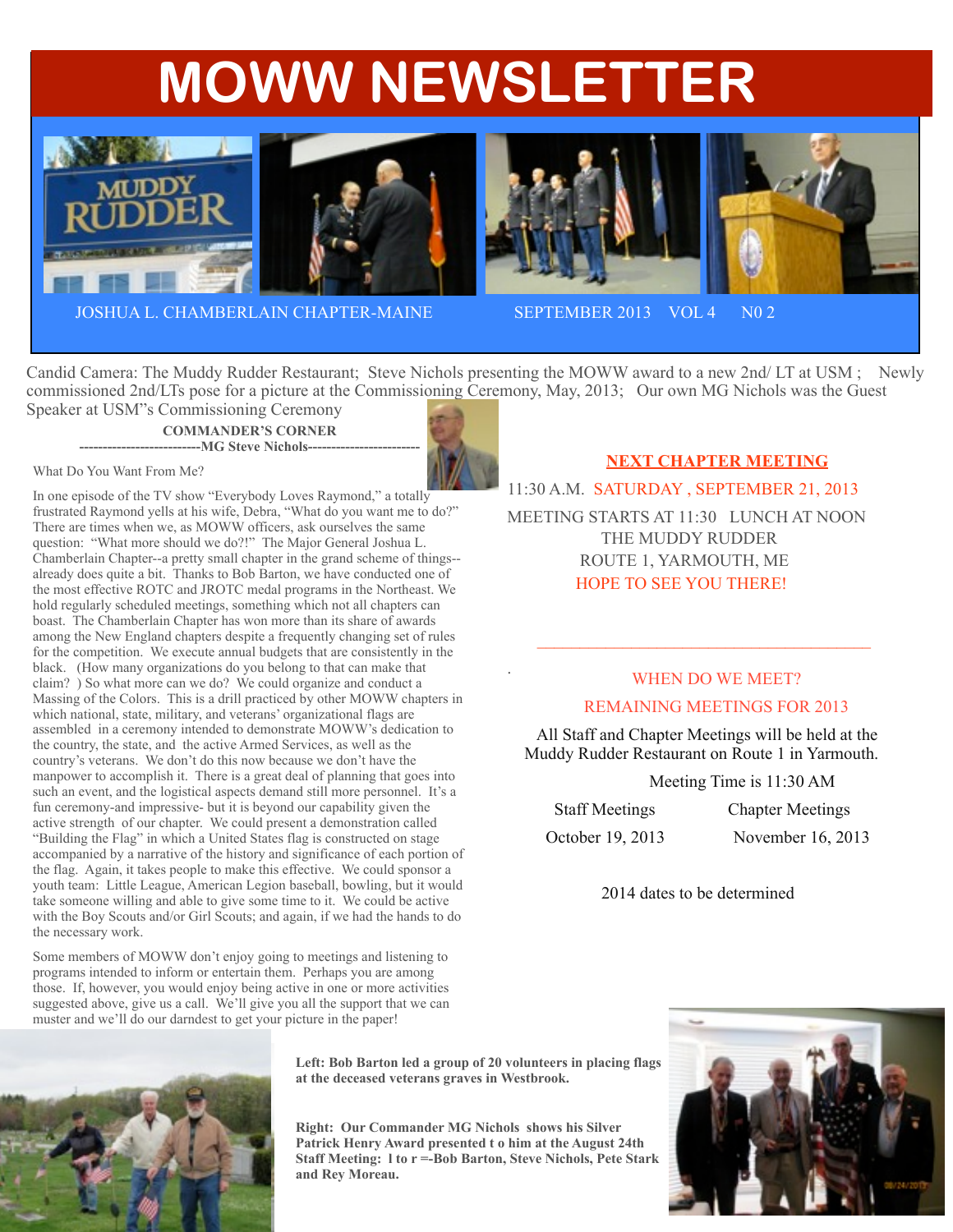### MOWW OFFICERS FOR 2013-2014

| MOWW OFFICERS FOR 2013-2014                                             |                                                 |                                                                                                                  | <b>MAINE VETERANS' HOMES</b>                                                                                                                                                                    |
|-------------------------------------------------------------------------|-------------------------------------------------|------------------------------------------------------------------------------------------------------------------|-------------------------------------------------------------------------------------------------------------------------------------------------------------------------------------------------|
|                                                                         | State and Chapter Commander: MG Stephen Nichols |                                                                                                                  | At our May 25th Chapter meeting, Mrs Maureen Carland, RN,<br>LNHA, Administrator of the Maine Veterans' Homes, joined us                                                                        |
|                                                                         | Vice Commanders:                                | <b>COL Robert Barton</b><br>(Medals Officer & YLC)<br><b>CAPT Alan Johnston</b>                                  | for lunch and then shared with the Companions a comprehensive<br>and excellent overview and profile of the exceptional services<br>provided by the Maine Veterans' homes. Ms Carland focused on |
| (Admin Assistant to the State & Chapter Commander)<br>LT Joseph Griffin |                                                 |                                                                                                                  | specific MVH services such as Skilled Nursing and Therapy Care,<br>Alzheimers/Dementia Care, Residental Care, and Long Term                                                                     |
|                                                                         | (Membership Officer & Guest Speaker Officer)    | Care which covers Skilled Nursing, Rehabilitation Services,<br>Dementia Care, Pain Management, and Respite Care. |                                                                                                                                                                                                 |
|                                                                         | Treasurer:                                      | CWO Dana Lane, CPA                                                                                               | Ms Carland discussed the significant savings that may be                                                                                                                                        |
|                                                                         | Adjutant:                                       | LT Peter Stark                                                                                                   | available to Maine Veterans such as stipends from the VA. She<br>also provided each Companion with a very comprehensive packet                                                                  |
|                                                                         | Chaplain:                                       | <b>MAJ Reynald Moreau</b>                                                                                        | containing answers to frequently asked questions including<br>eligibility and admissions criteria, current services offered,                                                                    |
|                                                                         | Marshall:                                       | CAPT Alan Johnston                                                                                               | current costs, and VA stipends.                                                                                                                                                                 |
|                                                                         | Newsletter Editor:                              | Companion Bev Barton                                                                                             | The six Maine Veterans' Homes are in Augusta, Bangor, Caribou,<br>Machias, Scarborough, and South Paris.                                                                                        |
|                                                                         | Faithful Mascot:                                | LT Basil Johnston<br>(Special Consultant to the State and Chapter Commander)                                     | Contact information: Tel 1-800-278-9494                                                                                                                                                         |
|                                                                         |                                                 |                                                                                                                  | www.MAINEVETS.ORG                                                                                                                                                                               |
|                                                                         |                                                 |                                                                                                                  | Our thanks to Chapter Commander, MG Steve Nichols, for                                                                                                                                          |

LT Pete Stark, Adjutant

#### **Region 1 Midwinter Convention 2013**

The Region 1 Annual Midwinter Convention followed by a New England MOWW YLC Advisory Board meeting on Saturday, December 14, 2013 at the Mount Vernon Restaurant, 14 Broadway, Somerville, Massachusetts. Cost for Registration, Continental Breakfast and Lunch is \$30. The Department of Massachusetts MOWW will host the meeting beginning at 9 AM. Menu choices are: Baked Haddock, Roast Beef, Chicken Teriyaki, Fish and Chips, or Turkey Dinner.

Contact our Commander Steve Nichols if you plan to attend. Let's car pool!

Check out our Website maintained by Deo Lauria [www.mainemoww.sabattus.net](http://www.mainemoww.sabattus.net)

Would you like to contribute an article, a picture with caption, etc. to this newsletter? Looking for interesting information to share with other MOWW members. Email information to: [bartonrobev36@gmail.com](mailto:bartonrobev36@gmail.com) 

Editor: Companion Beverly Barton

arranging this outstanding and informative presentation.



Guest Speaker at the May 25 meeting was Maureen Carland from the Maine Veterans' Home.